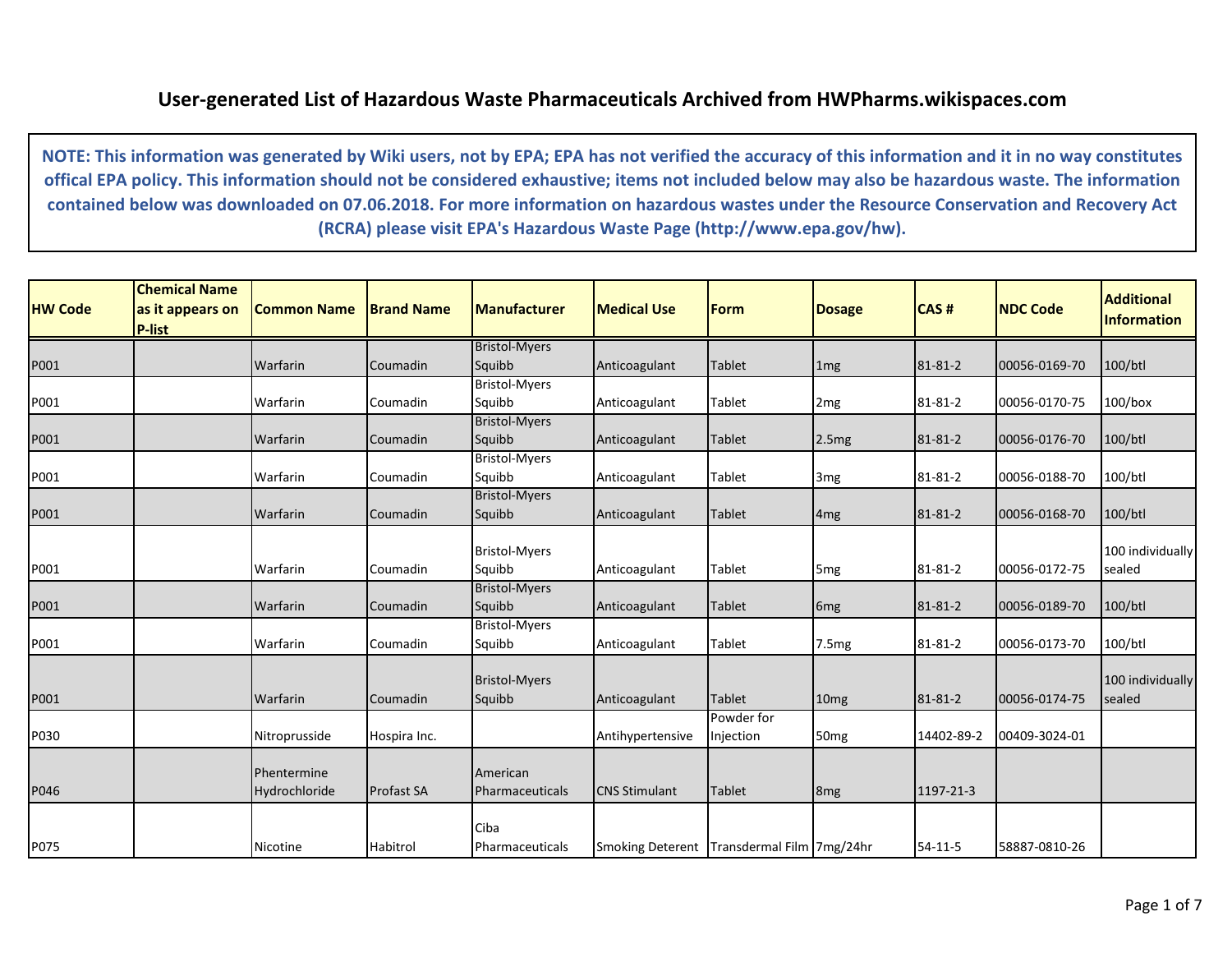| <b>NDC Code</b><br>HW Code<br><b>Common Name</b><br><b>Brand Name</b><br><b>Manufacturer</b><br><b>Medical Use</b><br>Form<br><b>Dosage</b><br>CAS#<br>as it appears on<br><b>Information</b><br>P-list<br>Ciba<br>Transdermal Film 14mg/24hr<br>58887-0820-26<br>P075<br>Nicotine<br>Habitrol<br>Pharmaceuticals<br><b>Smoking Deterent</b><br>54-11-5<br>Ciba<br>Transdermal Film 21mg/24hr<br>Pharmaceuticals<br><b>Smoking Deterent</b><br>58887-0830-26<br>Nicotine<br>Habitrol<br>54-11-5<br>Forest<br>Detoxification<br>Physostigmine<br>Pharmaceuticals<br>Salicylate<br>1mg/ml<br>57-64-7<br>P204<br>Antilirium<br>Agent<br>Solution<br>00456-1037-12<br>Inc.<br><b>Ben Venue</b><br>Powder for<br>U010<br>Mitomycin C<br>Laboratories<br>$50-07-7$<br>Antineoplastic<br>Injection<br>5 <sub>mg</sub><br><b>Ben Venue</b><br>Powder for<br>U010<br>Mitomycin C<br>Laboratories<br>Antineoplastic<br>Injection<br>$50-07-7$<br>55390-0252-01<br>20 <sub>mg</sub><br>Johnson Mead &<br>Powder for<br>U010<br>Injection<br>$50-07-7$<br>00015-3001-20<br>Mitomycin C<br>Mutamycin<br>Co.<br>Antineoplastic<br>5 <sub>mg</sub><br>Johnson Mead &<br>Powder for<br>$50-07-7$<br>U010<br>Mitomycin C<br>Antineoplastic<br>Injection<br>40 <sub>mg</sub><br>00015-3059-20<br>Mutamycin<br>Co.<br>Chloral Hydrate<br>Benzenebutanoic<br>acid, 4-[bis(2-<br><b>Burroughs</b><br>U035<br>chloroethyl)amino]<br>Chlorambucil<br><b>Wellcome Co</b><br>305-03-3<br>$50/b$ tl<br>Antineoplastic<br><b>Tablet</b><br>76388-0635-50<br>2 <sub>mg</sub><br>Benzenebutanoic<br>acid, 4-[bis(2- | <b>Chemical Name</b> |  |  |  |  |                   |
|----------------------------------------------------------------------------------------------------------------------------------------------------------------------------------------------------------------------------------------------------------------------------------------------------------------------------------------------------------------------------------------------------------------------------------------------------------------------------------------------------------------------------------------------------------------------------------------------------------------------------------------------------------------------------------------------------------------------------------------------------------------------------------------------------------------------------------------------------------------------------------------------------------------------------------------------------------------------------------------------------------------------------------------------------------------------------------------------------------------------------------------------------------------------------------------------------------------------------------------------------------------------------------------------------------------------------------------------------------------------------------------------------------------------------------------------------------------------------------------------------------------------------------------------------------------------------------------|----------------------|--|--|--|--|-------------------|
|                                                                                                                                                                                                                                                                                                                                                                                                                                                                                                                                                                                                                                                                                                                                                                                                                                                                                                                                                                                                                                                                                                                                                                                                                                                                                                                                                                                                                                                                                                                                                                                        |                      |  |  |  |  | <b>Additional</b> |
|                                                                                                                                                                                                                                                                                                                                                                                                                                                                                                                                                                                                                                                                                                                                                                                                                                                                                                                                                                                                                                                                                                                                                                                                                                                                                                                                                                                                                                                                                                                                                                                        |                      |  |  |  |  |                   |
| P075<br>U034                                                                                                                                                                                                                                                                                                                                                                                                                                                                                                                                                                                                                                                                                                                                                                                                                                                                                                                                                                                                                                                                                                                                                                                                                                                                                                                                                                                                                                                                                                                                                                           |                      |  |  |  |  |                   |
|                                                                                                                                                                                                                                                                                                                                                                                                                                                                                                                                                                                                                                                                                                                                                                                                                                                                                                                                                                                                                                                                                                                                                                                                                                                                                                                                                                                                                                                                                                                                                                                        |                      |  |  |  |  |                   |
|                                                                                                                                                                                                                                                                                                                                                                                                                                                                                                                                                                                                                                                                                                                                                                                                                                                                                                                                                                                                                                                                                                                                                                                                                                                                                                                                                                                                                                                                                                                                                                                        |                      |  |  |  |  |                   |
|                                                                                                                                                                                                                                                                                                                                                                                                                                                                                                                                                                                                                                                                                                                                                                                                                                                                                                                                                                                                                                                                                                                                                                                                                                                                                                                                                                                                                                                                                                                                                                                        |                      |  |  |  |  |                   |
|                                                                                                                                                                                                                                                                                                                                                                                                                                                                                                                                                                                                                                                                                                                                                                                                                                                                                                                                                                                                                                                                                                                                                                                                                                                                                                                                                                                                                                                                                                                                                                                        |                      |  |  |  |  |                   |
|                                                                                                                                                                                                                                                                                                                                                                                                                                                                                                                                                                                                                                                                                                                                                                                                                                                                                                                                                                                                                                                                                                                                                                                                                                                                                                                                                                                                                                                                                                                                                                                        |                      |  |  |  |  |                   |
|                                                                                                                                                                                                                                                                                                                                                                                                                                                                                                                                                                                                                                                                                                                                                                                                                                                                                                                                                                                                                                                                                                                                                                                                                                                                                                                                                                                                                                                                                                                                                                                        |                      |  |  |  |  |                   |
|                                                                                                                                                                                                                                                                                                                                                                                                                                                                                                                                                                                                                                                                                                                                                                                                                                                                                                                                                                                                                                                                                                                                                                                                                                                                                                                                                                                                                                                                                                                                                                                        |                      |  |  |  |  |                   |
|                                                                                                                                                                                                                                                                                                                                                                                                                                                                                                                                                                                                                                                                                                                                                                                                                                                                                                                                                                                                                                                                                                                                                                                                                                                                                                                                                                                                                                                                                                                                                                                        |                      |  |  |  |  |                   |
|                                                                                                                                                                                                                                                                                                                                                                                                                                                                                                                                                                                                                                                                                                                                                                                                                                                                                                                                                                                                                                                                                                                                                                                                                                                                                                                                                                                                                                                                                                                                                                                        |                      |  |  |  |  |                   |
|                                                                                                                                                                                                                                                                                                                                                                                                                                                                                                                                                                                                                                                                                                                                                                                                                                                                                                                                                                                                                                                                                                                                                                                                                                                                                                                                                                                                                                                                                                                                                                                        |                      |  |  |  |  |                   |
|                                                                                                                                                                                                                                                                                                                                                                                                                                                                                                                                                                                                                                                                                                                                                                                                                                                                                                                                                                                                                                                                                                                                                                                                                                                                                                                                                                                                                                                                                                                                                                                        |                      |  |  |  |  |                   |
|                                                                                                                                                                                                                                                                                                                                                                                                                                                                                                                                                                                                                                                                                                                                                                                                                                                                                                                                                                                                                                                                                                                                                                                                                                                                                                                                                                                                                                                                                                                                                                                        |                      |  |  |  |  |                   |
|                                                                                                                                                                                                                                                                                                                                                                                                                                                                                                                                                                                                                                                                                                                                                                                                                                                                                                                                                                                                                                                                                                                                                                                                                                                                                                                                                                                                                                                                                                                                                                                        |                      |  |  |  |  |                   |
|                                                                                                                                                                                                                                                                                                                                                                                                                                                                                                                                                                                                                                                                                                                                                                                                                                                                                                                                                                                                                                                                                                                                                                                                                                                                                                                                                                                                                                                                                                                                                                                        |                      |  |  |  |  |                   |
|                                                                                                                                                                                                                                                                                                                                                                                                                                                                                                                                                                                                                                                                                                                                                                                                                                                                                                                                                                                                                                                                                                                                                                                                                                                                                                                                                                                                                                                                                                                                                                                        |                      |  |  |  |  |                   |
|                                                                                                                                                                                                                                                                                                                                                                                                                                                                                                                                                                                                                                                                                                                                                                                                                                                                                                                                                                                                                                                                                                                                                                                                                                                                                                                                                                                                                                                                                                                                                                                        |                      |  |  |  |  |                   |
|                                                                                                                                                                                                                                                                                                                                                                                                                                                                                                                                                                                                                                                                                                                                                                                                                                                                                                                                                                                                                                                                                                                                                                                                                                                                                                                                                                                                                                                                                                                                                                                        |                      |  |  |  |  |                   |
|                                                                                                                                                                                                                                                                                                                                                                                                                                                                                                                                                                                                                                                                                                                                                                                                                                                                                                                                                                                                                                                                                                                                                                                                                                                                                                                                                                                                                                                                                                                                                                                        |                      |  |  |  |  |                   |
|                                                                                                                                                                                                                                                                                                                                                                                                                                                                                                                                                                                                                                                                                                                                                                                                                                                                                                                                                                                                                                                                                                                                                                                                                                                                                                                                                                                                                                                                                                                                                                                        |                      |  |  |  |  |                   |
|                                                                                                                                                                                                                                                                                                                                                                                                                                                                                                                                                                                                                                                                                                                                                                                                                                                                                                                                                                                                                                                                                                                                                                                                                                                                                                                                                                                                                                                                                                                                                                                        |                      |  |  |  |  |                   |
| U035<br>chloroethyl)amino] Chlorambucil<br>50/btl<br>Leukeran<br>GlaxoSmithKline<br>Tablet<br>305-03-3<br>00173-0635-35<br>Antineoplastic<br>2 <sub>mg</sub>                                                                                                                                                                                                                                                                                                                                                                                                                                                                                                                                                                                                                                                                                                                                                                                                                                                                                                                                                                                                                                                                                                                                                                                                                                                                                                                                                                                                                           |                      |  |  |  |  |                   |
| Powder for<br>vials/pkg<br>Cyclophosphamide Cytoxan<br>Johnson Mead & Co Antineoplastic<br>Injection<br>U058<br>200 <sub>mg</sub><br>$50-18-0$<br>00087-0501-01                                                                                                                                                                                                                                                                                                                                                                                                                                                                                                                                                                                                                                                                                                                                                                                                                                                                                                                                                                                                                                                                                                                                                                                                                                                                                                                                                                                                                        |                      |  |  |  |  | 200mg/vial, 12    |
| Powder for                                                                                                                                                                                                                                                                                                                                                                                                                                                                                                                                                                                                                                                                                                                                                                                                                                                                                                                                                                                                                                                                                                                                                                                                                                                                                                                                                                                                                                                                                                                                                                             |                      |  |  |  |  | 200mg/vial, 12    |
| vials/pkg<br>U058<br>Cyclophosphamide Neosar<br>200 <sub>mg</sub><br>$50 - 18 - 0$<br>00013-5616-93<br>Erbamont Inc<br>Antineoplastic<br>Injection                                                                                                                                                                                                                                                                                                                                                                                                                                                                                                                                                                                                                                                                                                                                                                                                                                                                                                                                                                                                                                                                                                                                                                                                                                                                                                                                                                                                                                     |                      |  |  |  |  |                   |
| 100 tabs                                                                                                                                                                                                                                                                                                                                                                                                                                                                                                                                                                                                                                                                                                                                                                                                                                                                                                                                                                                                                                                                                                                                                                                                                                                                                                                                                                                                                                                                                                                                                                               |                      |  |  |  |  |                   |
| individuall                                                                                                                                                                                                                                                                                                                                                                                                                                                                                                                                                                                                                                                                                                                                                                                                                                                                                                                                                                                                                                                                                                                                                                                                                                                                                                                                                                                                                                                                                                                                                                            |                      |  |  |  |  |                   |
| sealed<br>U058<br>Johnson Mead & Co Antineoplastic<br><b>Tablet</b><br>$50 - 18 - 0$<br>00015-0503-03<br>Cyclophosphamide Cytoxan<br>50 <sub>mg</sub>                                                                                                                                                                                                                                                                                                                                                                                                                                                                                                                                                                                                                                                                                                                                                                                                                                                                                                                                                                                                                                                                                                                                                                                                                                                                                                                                                                                                                                  |                      |  |  |  |  |                   |
| Powder for<br>2mg/vial, 6                                                                                                                                                                                                                                                                                                                                                                                                                                                                                                                                                                                                                                                                                                                                                                                                                                                                                                                                                                                                                                                                                                                                                                                                                                                                                                                                                                                                                                                                                                                                                              |                      |  |  |  |  |                   |
| vials/pkg<br>U058<br>Johnson Mead & Co Antineoplastic<br>$50 - 18 - 0$<br>00015-0549-41<br>Cyclophosphamide Cytoxan<br>Injection<br>2 <sub>mg</sub>                                                                                                                                                                                                                                                                                                                                                                                                                                                                                                                                                                                                                                                                                                                                                                                                                                                                                                                                                                                                                                                                                                                                                                                                                                                                                                                                                                                                                                    |                      |  |  |  |  |                   |
| 100/btl, 12<br>00015-0504-01<br>btl/pkg<br>U058<br>Cyclophosphamide Cytoxan<br>Johnson Mead & Co Antineoplastic<br><b>Tablet</b><br>25mg<br>$50 - 18 - 0$                                                                                                                                                                                                                                                                                                                                                                                                                                                                                                                                                                                                                                                                                                                                                                                                                                                                                                                                                                                                                                                                                                                                                                                                                                                                                                                                                                                                                              |                      |  |  |  |  |                   |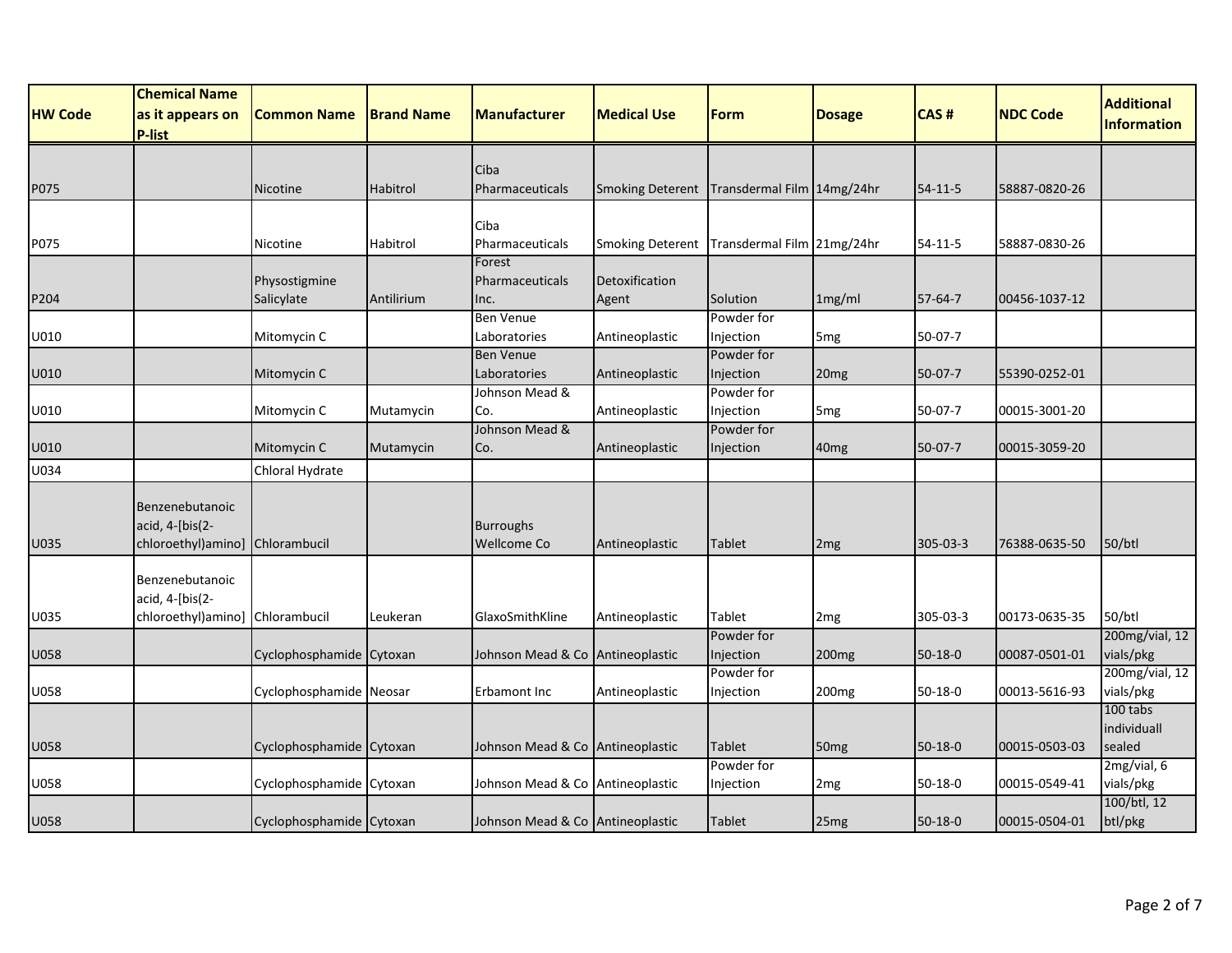|                | <b>Chemical Name</b>                                              |                          |                                |                                                       |                                                     |                         |                  |               |                 | <b>Additional</b>    |
|----------------|-------------------------------------------------------------------|--------------------------|--------------------------------|-------------------------------------------------------|-----------------------------------------------------|-------------------------|------------------|---------------|-----------------|----------------------|
| <b>HW Code</b> | as it appears on<br>P-list                                        | <b>Common Name</b>       | <b>Brand Name</b>              | <b>Manufacturer</b>                                   | <b>Medical Use</b>                                  | Form                    | <b>Dosage</b>    | CAS#          | <b>NDC Code</b> | <b>Information</b>   |
| U058           |                                                                   | Cyclophosphamide Cytoxan |                                | Johnson Mead & Co Antineoplastic                      |                                                     | Tablet                  | 50 <sub>mg</sub> | $50 - 18 - 0$ | 00015-0503-02   | 1000/btl             |
| U058           |                                                                   | Cyclophosphamide Cytoxan |                                | Johnson Mead & Co Antineoplastic                      |                                                     | Tablet                  | 50 <sub>mg</sub> | 50-18-0       | 00015-0503-01   |                      |
| U059           | Daunomycin                                                        | Daunorubicin             | Cerubidine                     | <b>Mova</b><br>Pharmaceutical<br>Corp                 | Antineoplastic                                      | Injectable<br>Solution  | 20 <sub>mg</sub> | 20830-81-3    | 55390-0808-10   |                      |
| U089           |                                                                   | Diethylstilbestrol       |                                | Eli Lilly and<br>Company                              | Antineoplastic                                      | Tablet                  | 1 <sub>mg</sub>  | 56-53-1       | 00002-0122-02   | 100/btl              |
| U132           | Phenol, 2, 2'-<br>methylenebis[3,4,6-<br>trichoro                 | Hexachlorophene          | Phisohex                       | Sanofi-Aventis U.S.<br>LLC                            | Antiseptic                                          | <b>Topical Liquid</b>   | 30mg/ml (3%)     | 70-30-4       | 0024-1535-02    | 148ml/btl            |
| U132           |                                                                   | Hexachlorophene          | Phisohex                       | Sanofi-Aventis U.S.<br>LLC                            | Antiseptic                                          | <b>Topical Liquid</b>   | 30mg/ml (3%)     | 70-30-4       | 0024-1535-06    | 473ml/btl            |
| U132           |                                                                   | Hexachlorophene          | Phisohex                       | Sanofi-Aventis U.S.<br>LLC                            | Antiseptic                                          | <b>Topical Liquid</b>   | 30 mg/ml         | 70-30-4       | 0024-1535-08    | 3785ml/btl           |
| U150           | L-Phenylalanine, 4-<br>$[bis(2 -$<br>chloroethyl)amino]-Melphalan |                          |                                | Celgene Corp.                                         |                                                     | <b>Tablet</b>           | 2 <sub>mg</sub>  | 148-82-3      | 59572-0302-50   | 50 <sub>btl</sub>    |
| U150           | L-Phenylalanine, 4-<br>$[bis(2 -$<br>chloroethyl)amino]-Melphalan |                          | Alkeran                        | GlaxoSmithKline                                       |                                                     | Powder for<br>Injection | 50 <sub>mg</sub> | 148-82-3      |                 |                      |
| U182           |                                                                   | Paraldehyde              |                                | Mallinkrodt Inc.                                      | Seditive                                            | Liquid                  |                  | 123-63-7      |                 |                      |
| U188           |                                                                   | Phenol                   |                                |                                                       |                                                     |                         |                  |               |                 |                      |
| U200           |                                                                   | Reserpine                |                                | Major<br>Pharmaceuticals<br>Inc.<br>Mallinkrodt Baker | Antiadrenergic                                      | Tablet                  | .25mg            | 50-55-5       | 00904-2199-80   |                      |
| U201           |                                                                   | Resorcinol               |                                | Inc.                                                  | Keratolytic Agent                                   | Powder Form             | 500gm            | 108-46-3      | 10106-3366-01   |                      |
| D001           |                                                                   | Alprostadil              | <b>Prostin VR</b><br>Pediatric | Pharmacia &<br><b>Upjohn Company</b>                  | <b>Agent for Patent</b><br><b>Ductus Arteriosus</b> | Injection               | 500mcg/mcl       |               | 000009-3169-06  | alcoholic<br>vehicle |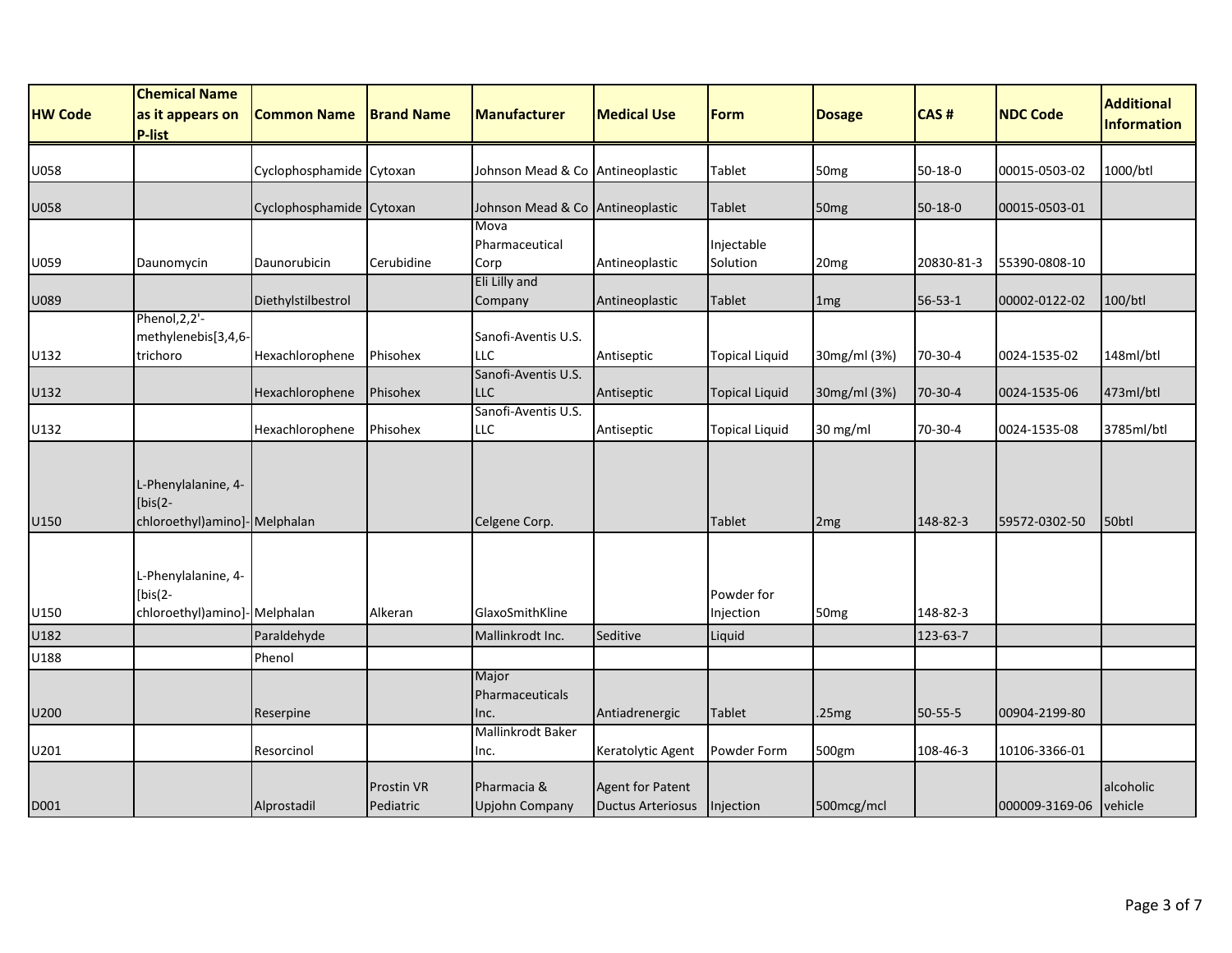|                | <b>Chemical Name</b>              |                         |                   |                                   |                        |                         |               |           |                 | <b>Additional</b>    |
|----------------|-----------------------------------|-------------------------|-------------------|-----------------------------------|------------------------|-------------------------|---------------|-----------|-----------------|----------------------|
| <b>HW Code</b> | as it appears on<br><b>P-list</b> | <b>Common Name</b>      | <b>Brand Name</b> | <b>Manufacturer</b>               | <b>Medical Use</b>     | Form                    | <b>Dosage</b> | CAS#      | <b>NDC Code</b> | <b>Information</b>   |
|                | Aluminum Chloride                 | Aluminum Chloride       |                   |                                   | Drying                 |                         |               |           |                 | 93% alcohol in       |
| D001           | Hexahydrate                       | Hexahydrate             | Drysol            | Person & Covey Inc.               | Agent/anhidrotic       | <b>Topical Solution</b> | 0.2           | 7784-13-6 | 00096-0707-37   | carrier              |
|                |                                   |                         |                   | James Alexander                   |                        | Inhalation              |               |           |                 |                      |
| D001           | <b>Isopentyl Nitrite</b>          | Amyl nitrite            |                   | Corp                              | Vasodilator            | solution                | .3ml          | 110-46-3  | 46414-2222-01   |                      |
|                |                                   |                         |                   | X-Gen                             |                        | Inhalation              |               |           |                 |                      |
| D001           | Isopentyl Nitrite                 | Amyl nitrite            |                   | Pharmaceuticals                   | Vasodilator            | solution                | .3ml          | 110-46-3  | 39882-9950-02   |                      |
|                |                                   |                         |                   | <b>Moore Medical</b>              |                        | Inhalation              |               |           |                 |                      |
| D001           | <b>Isopentyl Nitrite</b>          | <b>Amyl Nitrite</b>     |                   | Corp                              | Vaodilator             | solution                | .3ml          | 110-46-3  | 00839-6462-03   |                      |
|                |                                   |                         |                   | Ferndale                          |                        |                         |               |           |                 |                      |
| D001           |                                   | <b>Benzoin Tincture</b> | Tin-Co-Ben        | Laboratories<br>Ferndale          | <b>Skin Protectant</b> | Tncture                 |               |           | 00496-0542-04   | 77% alcohol          |
| D001           |                                   | <b>Benzoin Tincture</b> | TinBen            | Laboratories                      | <b>Skin Protectant</b> | Tincture                |               |           |                 | 75-83% alcohol       |
|                |                                   |                         |                   |                                   |                        |                         |               |           |                 |                      |
|                |                                   |                         |                   | Aeroseptic                        |                        |                         |               |           |                 | Alcoholic<br>vehicle |
| D001           |                                   | <b>Benzoin Tincture</b> |                   | Pennsylvania Inc<br>Eli Lilly and | <b>Skin Protectant</b> | Tincture                |               |           | 10648-0800-08   | Alcoholic            |
| D001           |                                   | <b>Benzoin Tincture</b> |                   | Company                           | <b>Skin Protectant</b> | Tincture                |               |           | 00002-2566-58   | vehicle              |
|                |                                   |                         |                   |                                   |                        |                         |               |           |                 | Alcoholic            |
| D001           |                                   | <b>Benzoin Tincture</b> |                   | Walmead Inc                       | Skin Protectant        | Tincture                |               |           | 00395-0243-91   | vehicle              |
| D001           |                                   | <b>Benzoin Tincture</b> |                   | Whiteworth Inc                    | <b>Skin Protectant</b> | Tincture                |               |           | 00923-0790-02   | Alcoholic<br>vehicle |
|                |                                   |                         |                   | Paddock                           |                        |                         |               |           |                 | Alcoholic            |
| D001           |                                   | <b>Benzoin Tincture</b> |                   | Laboratories Inc                  | Skin Protectant        | Tincture                |               |           | 00574-9119-02   | vehicle              |
|                |                                   |                         |                   |                                   |                        |                         |               |           |                 | Alcoholic            |
| D001           |                                   | <b>Benzoin Tincture</b> |                   | <b>Geritrex Corp</b>              | <b>Skin Protectant</b> | Tincture                |               |           | 54162-0100-02   | vehicle              |
|                |                                   |                         |                   | Spectrum Chemical                 |                        |                         |               |           |                 | Alcoholic            |
| D001           |                                   | <b>Benzoin Tincture</b> |                   | MFG Corp                          | <b>Skin Protectant</b> | Tincture                |               |           | 49452-0990-01   | vehicle              |
|                |                                   |                         |                   |                                   |                        |                         |               |           |                 |                      |
|                |                                   |                         |                   | Amend Drug and                    |                        |                         |               |           |                 | Alcoholic            |
| D001           |                                   | <b>Benzoin Tincture</b> |                   | <b>Chemical Co</b>                | <b>Skin Protectant</b> | Tincture                |               |           | 17317-0054-01   | vehicle              |
| D001           |                                   | <b>Ethyl Alcohol</b>    |                   |                                   |                        | Injectable<br>Solution  | 0.98          |           |                 |                      |
|                |                                   |                         |                   | <b>Gebauer Chemical</b>           |                        |                         |               |           |                 | Alcoholic            |
| D001           |                                   | <b>Ethyl Chloride</b>   |                   | Co.                               | Local Anesthetic       | <b>Topical Spray</b>    |               |           | 00386-0001-01   | vehicle              |
| D001           |                                   | Flexible Collodion      |                   |                                   | Skin Protectant        | Topical                 |               |           |                 |                      |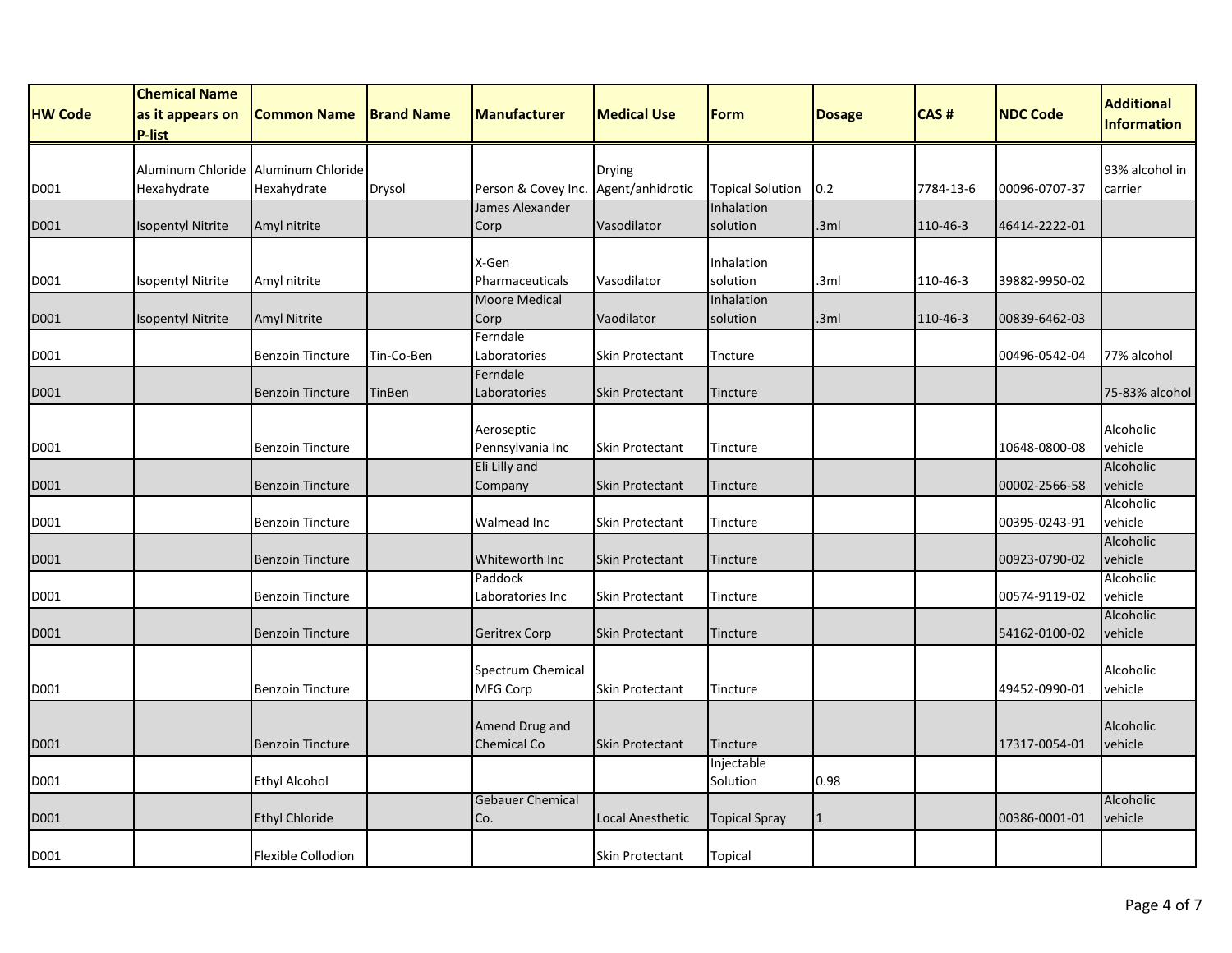| <b>HW Code</b> | <b>Chemical Name</b><br>as it appears on | <b>Common Name</b>           | <b>Brand Name</b> | <b>Manufacturer</b>                            | <b>Medical Use</b>         | Form                    | <b>Dosage</b> | CAS#       | <b>NDC Code</b> | <b>Additional</b>          |
|----------------|------------------------------------------|------------------------------|-------------------|------------------------------------------------|----------------------------|-------------------------|---------------|------------|-----------------|----------------------------|
|                | <b>P-list</b>                            |                              |                   |                                                |                            |                         |               |            |                 | <b>Information</b>         |
| D001           |                                          | <b>Gentian Violet</b>        |                   | Whiteworth Inc                                 | Anti-Infective             | <b>Topical Solution</b> | 0.01          |            | 00923-1850-31   |                            |
| D001           |                                          | Hydrocortisone               | Texacort          | <b>Medicis</b><br>Pharmaceutical<br>Corp       | Anti-Inflammarory<br>Agent | <b>Topical Solution</b> | 0.01          |            | 62436-0247-01   | 33% alcohol                |
| D001           |                                          | Paregoric                    |                   | <b>Morton Grove</b><br>Pharmaceuticals         | <b>Opioid Analgesic</b>    | Liquid                  | 2mg/5ml       |            | 60432-0457-16   | 47% alcohol                |
| D001           |                                          | Podofilox Topical            |                   | Watson Pharma Inc. Destructive Agent           |                            | <b>Topical Solution</b> | 0.005         | 518-28-5   | 52544-0046-13   |                            |
| D001           |                                          | Podofilox Topical            | Condylox          | Oclassen                                       | <b>Destructive Agent</b>   | <b>Gel</b>              | 0.005         | 518-28-5   |                 |                            |
| D001           |                                          | Podophyllum Resin Pod Ben-25 |                   | Genesis<br>Pharmaceuticals<br>Inc.             | Keratolytic Agent          | <b>Topical Solution</b> | 0.25          | 9000-55-9  | 00398-0087-01   |                            |
| D001           |                                          | Podophyllum Resin Podocon-25 |                   | Paddock<br>Laboratories Inc.                   | Keratolytic Agent          | <b>Topical Solution</b> | 0.25          | 9000-55-9  | 00574-0601-15   |                            |
| D001           |                                          | Paclitaxel                   | Taxol             | <b>Bristol-Myers</b><br>Squibb                 | Antineoplastic             | Intravenous<br>Solution | 6mg/ml        | 33069-62-4 | 00015-3456-20   |                            |
| D001           |                                          | Tretinoin                    | Retin-A           | Ortho<br>Pharmaceutical<br>Corp.               | Retinoid                   | <b>Topical Gel</b>      | 0.0001        | 302-79-4   | 00062-0575-44   | 90% Alcohol                |
| D001           |                                          | Thymol in Alcohol            |                   |                                                |                            | <b>Topical Liquid</b>   | 0.02          |            |                 |                            |
| D001           |                                          | Tertinoin                    |                   |                                                |                            | <b>Topical Gel</b>      | 0.0003        |            |                 |                            |
| D001           |                                          | Tretinoin                    | Retin-A Liquid    | Ortho-McNeil<br>Pharmaceutical                 | Retinoid                   | <b>Topical Liquid</b>   | 0.0005        | 302-79-4   | 00062-0075-07   | 55% alcohol                |
| D002           |                                          | Potassium<br>Hydroxide       |                   | Spectrum<br><b>Laboratory Products</b><br>Inc. | <b>Caustic Agent</b>       | <b>Topical Solution</b> | 0.2           | 1310-58-3  |                 |                            |
| D002           |                                          | Trichloroacetic<br>Acid      | Tri-Chlor         | Gordon<br>Laboratories                         | <b>Destructive Agent</b>   | <b>Topical Liquid</b>   | 0.8           | 76-03-9    | 10481-3008-1    | $pH = 1.2$<br>(approx)     |
| D009           |                                          | Influenza Virus<br>Vaccine   |                   | Chiron Corporation                             | Vaccine                    | Liquid                  | 0.5ml         | 5ml/vial   | 66521-0200-10   | Thimerosal<br>preservative |
| D009           |                                          | Influenza Virus<br>Vaccine   |                   | ZLB Behring LLC                                | Vaccine                    | Liquid                  | 0.5ml         | 5ml/vial   |                 | Thimerosal<br>preservative |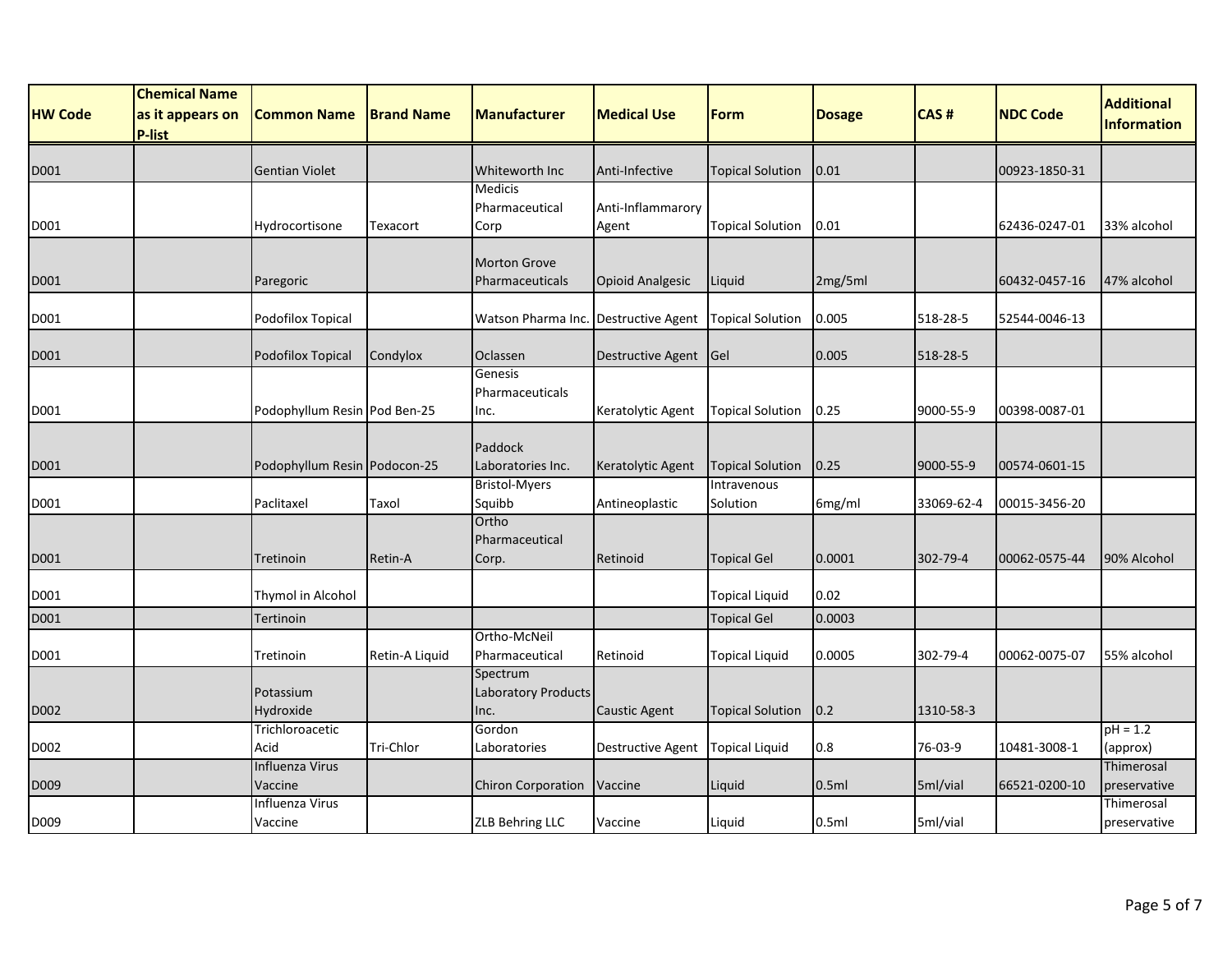|                | <b>Chemical Name</b> |                            |                   |                                   |                     |                      |               |            |                 | <b>Additional</b>          |
|----------------|----------------------|----------------------------|-------------------|-----------------------------------|---------------------|----------------------|---------------|------------|-----------------|----------------------------|
| <b>HW Code</b> | as it appears on     | <b>Common Name</b>         | <b>Brand Name</b> | <b>Manufacturer</b>               | <b>Medical Use</b>  | Form                 | <b>Dosage</b> | CAS#       | <b>NDC Code</b> | <b>Information</b>         |
|                | <b>P-list</b>        |                            |                   |                                   |                     |                      |               |            |                 |                            |
|                |                      | Influenza Virus            |                   |                                   |                     |                      |               |            |                 | Thimerosal                 |
| D009           |                      | Vaccine                    |                   | <b>ZLB Behring LLC</b>            | Vaccine             | Liquid               | 0.5ml         | 5ml/vial   | 33332-0629-10   | preservative               |
|                |                      | Influenza Virus            |                   |                                   |                     |                      |               |            |                 | Thimerosal                 |
| D009           |                      | Vaccine                    | Afluria           | ZLB Behring LLC                   | Vaccine             | Liquid               | 0.5ml         | 5ml/vial   | 33332-0110-10   | preservative               |
|                |                      | Influenza Virus            |                   |                                   |                     |                      |               |            |                 | Thimerosal                 |
| D009           |                      | Vaccine                    | Afluria           | ZLB Behring LLC                   | Vaccine             | Liquid               | 0.5ml         | 5ml/vial   | 33332-0112-10   | preservative               |
| D009           |                      | Influenza Virus<br>Vaccine | Fluzone           | Sanofl Pasteur                    | Vaccine             |                      | 0.5ml         | 5ml/vial   | 49281-0386-15   | Thimerosal<br>preservative |
|                |                      | <b>Influenza Virus</b>     |                   |                                   |                     | Liquid               |               |            |                 | Thimerosal                 |
| D009           |                      | Vaccine                    | Fluzone           | Sanofi Pasteur                    | Vaccine             | Liquid               | 0.5ml         | 5ml/vial   | 49281-0390-15   | preservative               |
|                |                      | Influenza Virus            |                   |                                   |                     |                      |               |            |                 | Thimerosal                 |
| D009           |                      | Vaccine                    | Flulaval          | GlaxoSmithKline                   | Vaccine             | Liquid               | 0.5ml         | 5ml/vial   |                 | preservative               |
|                |                      | Influenza Virus            |                   |                                   |                     |                      |               |            |                 | Thimerosal                 |
| D009           |                      | Vaccine                    | Fluvarin          | <b>Chiron Coporation</b>          | Vaccine             | Liquid               | 0.5ml         | 5ml/vial   |                 | preservative               |
|                |                      | Meningococcal              |                   |                                   |                     |                      |               |            |                 |                            |
|                |                      | Polysacharide              |                   |                                   |                     | Powder for           |               |            |                 | Thimerosal                 |
| D009           |                      | Vaccine                    | Menomune          | Sanofi Pasteur                    | Vaccine             | Injection            | 10 doses      |            | 49281-0489-91   | preservative               |
|                | Antivenin            |                            |                   |                                   |                     |                      |               |            |                 |                            |
| D009           | (Crotalidae)         |                            | CroFab            | Savage Laboratories Antivenin     |                     | Solution             |               | 7439-97-6  | 00281-0330-10   |                            |
|                |                      |                            |                   |                                   |                     |                      |               |            |                 |                            |
|                |                      |                            |                   | International                     | Nutritional         | Intravenous          |               |            |                 |                            |
| D010           |                      | Selenium                   | Selenitrace       | <b>Medication System</b>          | Supplement          | Solution             | 40mcg/ml      | 7782-49-2  | 00548-8016-00   |                            |
|                |                      |                            |                   |                                   | Nutritional         | Intravenous          |               |            |                 |                            |
| D010           |                      | Selenium                   | Selepen           | Lyphomed Inc.                     | Supplement          | Solution             | 40mcg/ml      | 7782-49-2  | 00469-8820-30   |                            |
|                |                      |                            |                   |                                   | Anti-Psoriatic      |                      |               |            |                 |                            |
| D010           |                      | Selenium Sulfide           |                   | Allergan Inc.                     | Agent               | Lotion               | 0.025         | 7488-56-4  | 00023-0817-99   | As the disulfide           |
|                |                      |                            |                   |                                   | Anti-Psoriatic      |                      |               |            |                 |                            |
| D010           |                      | Selenium Sulfide           | Selsun Blue       | Chatten Inc.                      | Agent               | <b>Shampoo</b>       | 0.01          | 7488-56-4  | 41167-1651-4    | As the disulfide           |
|                |                      |                            |                   |                                   | Styptic/Antiseptic/ |                      |               |            |                 | 75% Ag Nitrate             |
| D011           |                      | <b>Silver Nitrate</b>      |                   | <b>GF Health Products</b><br>Inc. | Caustic             | <b>Topical Stick</b> |               | 7761-88-8  | 12165-0100-03   | & 25% Nitrate              |
|                |                      |                            |                   | Monarch                           |                     |                      |               |            |                 |                            |
|                |                      |                            |                   | Pharmaceuticals                   |                     |                      |               |            |                 |                            |
| D011           |                      | Silver Sulfadiazine        | Silvadene         | Inc.                              | Anti-Infective      | <b>Topical Cream</b> | 0.01          | 22199-08-2 | 61570-0131-40   |                            |
|                |                      |                            |                   |                                   |                     |                      |               |            |                 |                            |
|                |                      |                            |                   | <b>Morton Grove</b>               | Scabicides/Pediculi |                      |               |            |                 |                            |
| D013           |                      | Lindane                    |                   | Pharmaceuticals                   | cides               | Lotion               | 0.01          | 58-89-9    | 60432-0833-60   |                            |